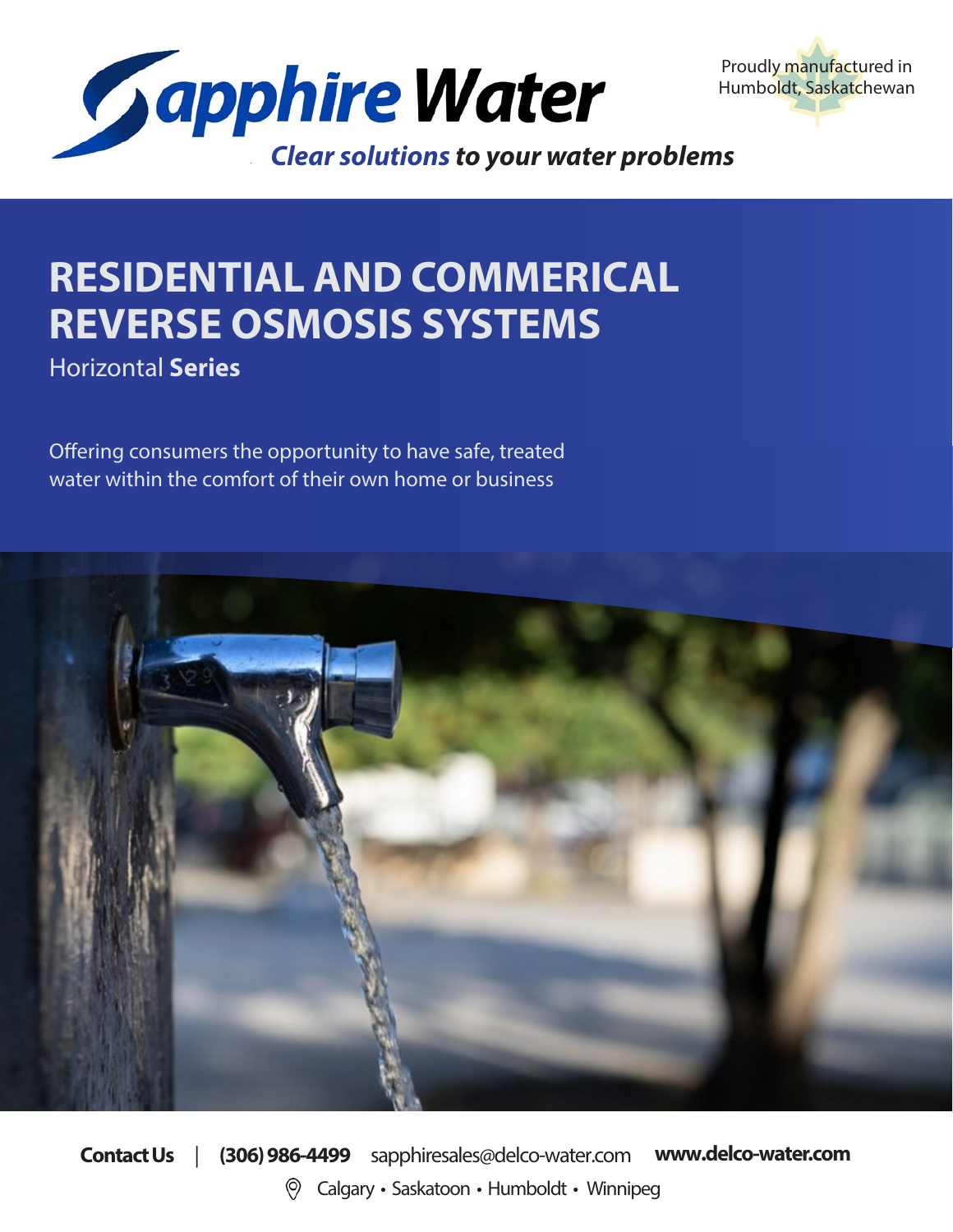## **DRO4040-10**

| Membrane<br><b>Quantity</b> | <b>Permeate</b><br><b>Flow Range</b> | <b>Maximum</b><br><b>Operating Pressure</b> | Array | <b>Dimensions</b><br>Height   Width   Depth    | <b>Estimated</b><br><b>Shipping Weight</b> |
|-----------------------------|--------------------------------------|---------------------------------------------|-------|------------------------------------------------|--------------------------------------------|
| 10                          | $6 - 8$<br><b>USGPM</b>              | $250$ psi                                   | 2:2:1 | Inches: 63   34   104<br>Mm: 1594   865   2640 | 680 kg<br>$(1500$ lbs)                     |

## **STANDARD OFFERINGS**

### On-Skid Mechanical Equipment:

- o Frame: Carbon steel
- o Stainless Steel High Pressure Recirculation & **Concentrate Piping**
- o Stainless Steel Pre-Filter Housing and Cartridges
- o Low Energy, High Recovery RO Membranes
- o Fiberglass Membrane Vessels
- o On-Skid Booster Pump (5 HP)
- o Raw and Permeate Pressure Switches
- o Pre-Filter, Post-Filter, Inter-Stage, Permeate and Concentrate Pressure Gauges
- o Inlet, Concentrate, CIP Cleaning, and Permeate Divert Solenoid Valves

### On-Skid Electrical Equipment:

- o Microprocessor Controller
- o 208V, Three Phase Power
	- *\* Electrical connections provided by others*

### Chemical Equipment:

o Anti-Scalant Dosing Pump and Day Tank *\* Shipped loose*

### Installation Requirements:

- o **Feed Pressure Supply Range:** 20-40 psi
- o **Inlet Connection:** 1" NPT
- o **Permeate Connection:** 1" NPT
- o **Concentrate Connection:** 1" NPT
- o **Proper Electrical Connections**

*\* Expected operating pressures and flow set points can be shared if lab water quality is provided. Predicted system flow rate is based on membrane manufacturer specifications and nominal conditions. Membrane production varies with water quality, operating pressure, temperature, pH, and recovery. Anti-scalant chemical injection required.* 



- Clean-in-Place System
- Clean-in-Place Heater (kW)
- Granular Activated Carbon (GAC)
- Re-pressurization System
- TDS and Feed Conductivity
- Alternative Voltage: 575V, 3P
- Stenner Dosing Pumps
- Custom Membranes
- Calcite Contactor
- Spare Set of Membranes
- Spare Cartridges
- On-Site Commissioning and Training
- CSA Certification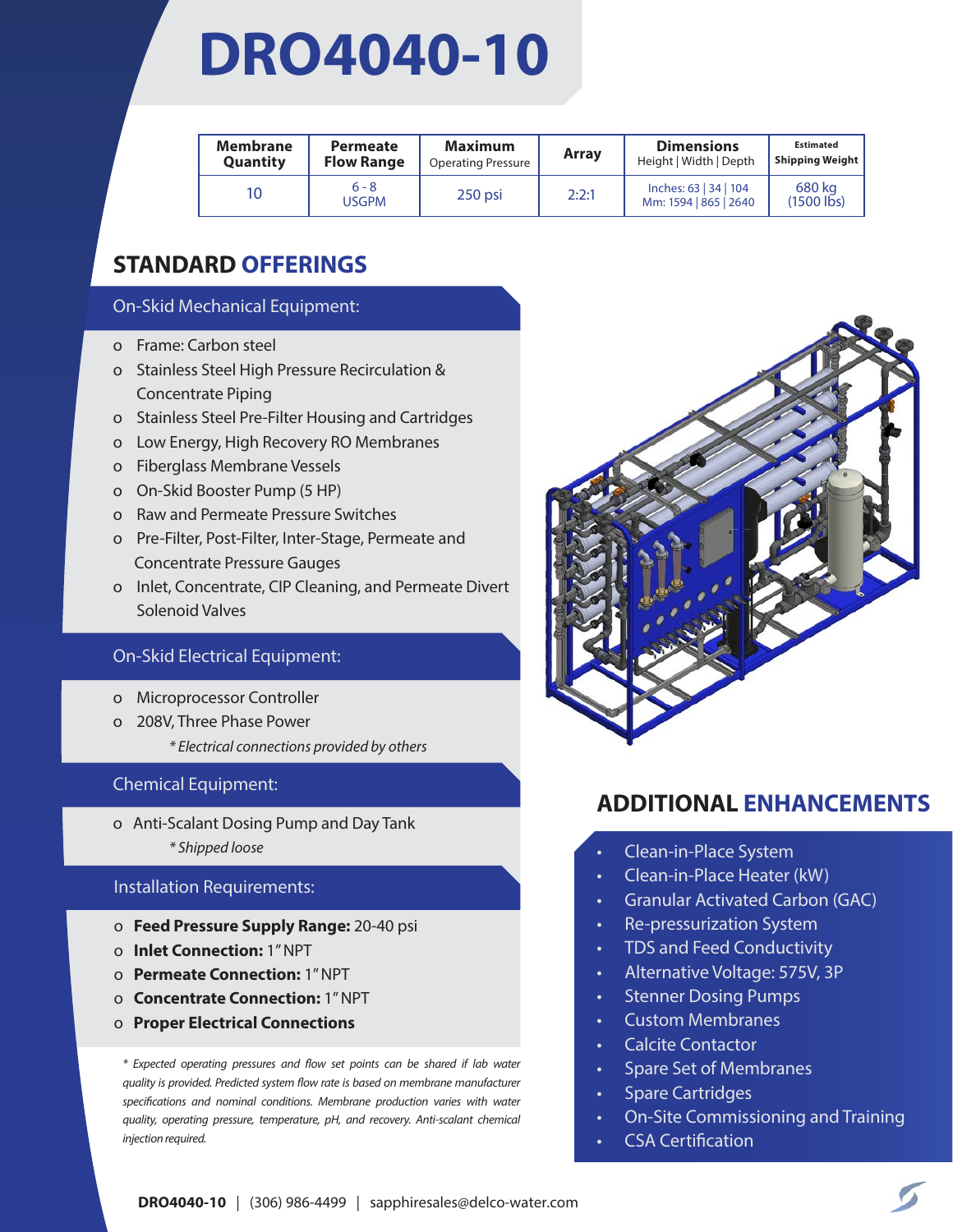# **DRO4040-15**

| Membrane        | <b>Permeate</b>   | Maximum                   | <b>Array</b> | <b>Dimensions</b>                              | <b>Estimated</b>       |
|-----------------|-------------------|---------------------------|--------------|------------------------------------------------|------------------------|
| <b>Quantity</b> | <b>Flow Range</b> | <b>Operating Pressure</b> |              | Height   Width   Depth                         | <b>Shipping Weight</b> |
| 15              | $9 - 12$<br>USGPM | $250$ psi                 | 2:2:1        | Inches: 63   32   137<br>Mm: 1600   825   3485 | 680 kg<br>$(1500$ lbs) |



## **ADDITIONAL ENHANCEMENTS**

- Clean-in-Place System
- Clean-in-Place Heater (kW)
- Granular Activated Carbon (GAC)
- Re-pressurization System
- TDS and Feed Conductivity
- Alternative Voltage: 575V, 3P
- Stenner Dosing Pumps
- Custom Membranes
- Calcite Contactor
- Spare Set of Membranes
- Spare Cartridges
- On-Site Commissioning and Training
- CSA Certification

## **STANDARD OFFERINGS**

#### On-Skid Mechanical Equipment:

- o Frame: Carbon steel
- o Stainless Steel High Pressure Recirculation & Concentrate Piping
- o Stainless Steel Pre-Filter Housing and Cartridges
- o Low Energy, High Recovery RO Membranes
- o Fiberglass Membrane Vessels
- o On-Skid Booster Pump (7.5 HP)
- o Raw and Permeate Pressure Switches
- o Pre-Filter, Post-Filter, Inter-Stage, Permeate and Concentrate Pressure Gauges
- o Inlet, Concentrate, CIP Cleaning, and Permeate Divert Solenoid Valves

## On-Skid Electrical Equipment:

- o Microprocessor Controller
- o 208V, Three Phase Power *\* Electrical connections provided by others*

### Chemical Equipment:

o Anti-Scalant Dosing Pump and Day Tank *\* Shipped loose*

### Installation Requirements:

- o **Feed Pressure Supply Range:** 20-40 psi
- o **Inlet Connection:** 1" NPT
- o **Permeate Connection:** 1" NPT
- o **Concentrate Connection:** 1" NPT
- o **Proper Electrical Connections**

*\* Expected operating pressures and flow set points can be shared if lab water quality is provided. Predicted system flow rate is based on membrane manufacturer specifications and nominal conditions. Membrane production varies with water quality, operating pressure, temperature, pH, and recovery. Anti-scalant chemical injection required.*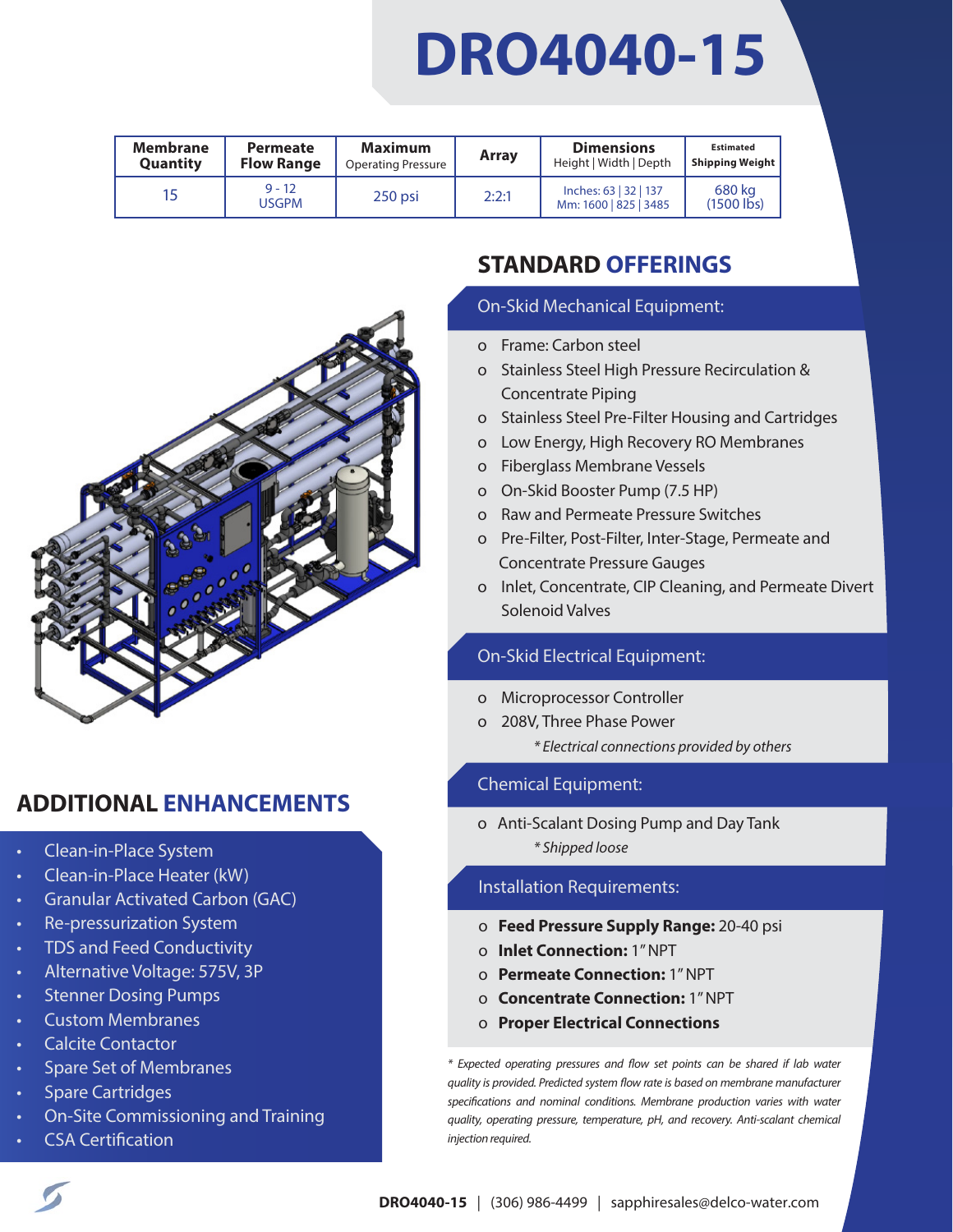## **DRO4040-21**

| Membrane<br>Quantity | Permeate<br><b>Flow Range</b> | <b>Maximum</b><br><b>Operating Pressure</b> | Array | <b>Dimensions</b><br>Height   Width   Depth    | <b>Estimated</b><br><b>Shipping Weight</b> |
|----------------------|-------------------------------|---------------------------------------------|-------|------------------------------------------------|--------------------------------------------|
|                      | $12 - 17$<br><b>USGPM</b>     | $250$ psi                                   | 3:2:2 | Inches: 64   34   140<br>Mm: 1625   865   3538 | 680 kg<br>$(1500$ lbs)                     |

## **STANDARD OFFERINGS**

### On-Skid Mechanical Equipment:

- o Frame: Carbon steel
- o Stainless Steel High Pressure Recirculation & **Concentrate Piping**
- o Stainless Steel Pre-Filter Housing and Cartridges
- o Low Energy, High Recovery RO Membranes
- o Fiberglass Membrane Vessels
- o On-Skid Booster Pump (7.5 HP)
- o Raw and Permeate Pressure Switches
- o Pre-Filter, Post-Filter, Inter-Stage, Permeate and Concentrate Pressure Gauges
- o Inlet, Concentrate, CIP Cleaning, and Permeate Divert Solenoid Valves

### On-Skid Electrical Equipment:

- o Microprocessor Controller
- o 208V, Three Phase Power
	- *\* Electrical connections provided by others*

### Chemical Equipment:

o Anti-Scalant Dosing Pump and Day Tank *\* Shipped loose*

### Installation Requirements:

- o **Feed Pressure Supply Range:** 20-40 psi
- o **Inlet Connection:** 11/2" NPT
- o **Permeate Connection:** 11/2" NPT
- o **Concentrate Connection:** 11/2" NPT
- o **Proper Electrical Connections**

*\* Expected operating pressures and flow set points can be shared if lab water quality is provided. Predicted system flow rate is based on membrane manufacturer specifications and nominal conditions. Membrane production varies with water quality, operating pressure, temperature, pH, and recovery. Anti-scalant chemical injection required.* 



- Clean-in-Place System
- Clean-in-Place Heater (kW)
- Granular Activated Carbon (GAC)
- Re-pressurization System
- TDS and Feed Conductivity
- Alternative Voltage: 575V, 3P
- Stenner Dosing Pumps
- Custom Membranes
- Calcite Contactor
- Spare Set of Membranes
- Spare Cartridges
- On-Site Commissioning and Training
- CSA Certification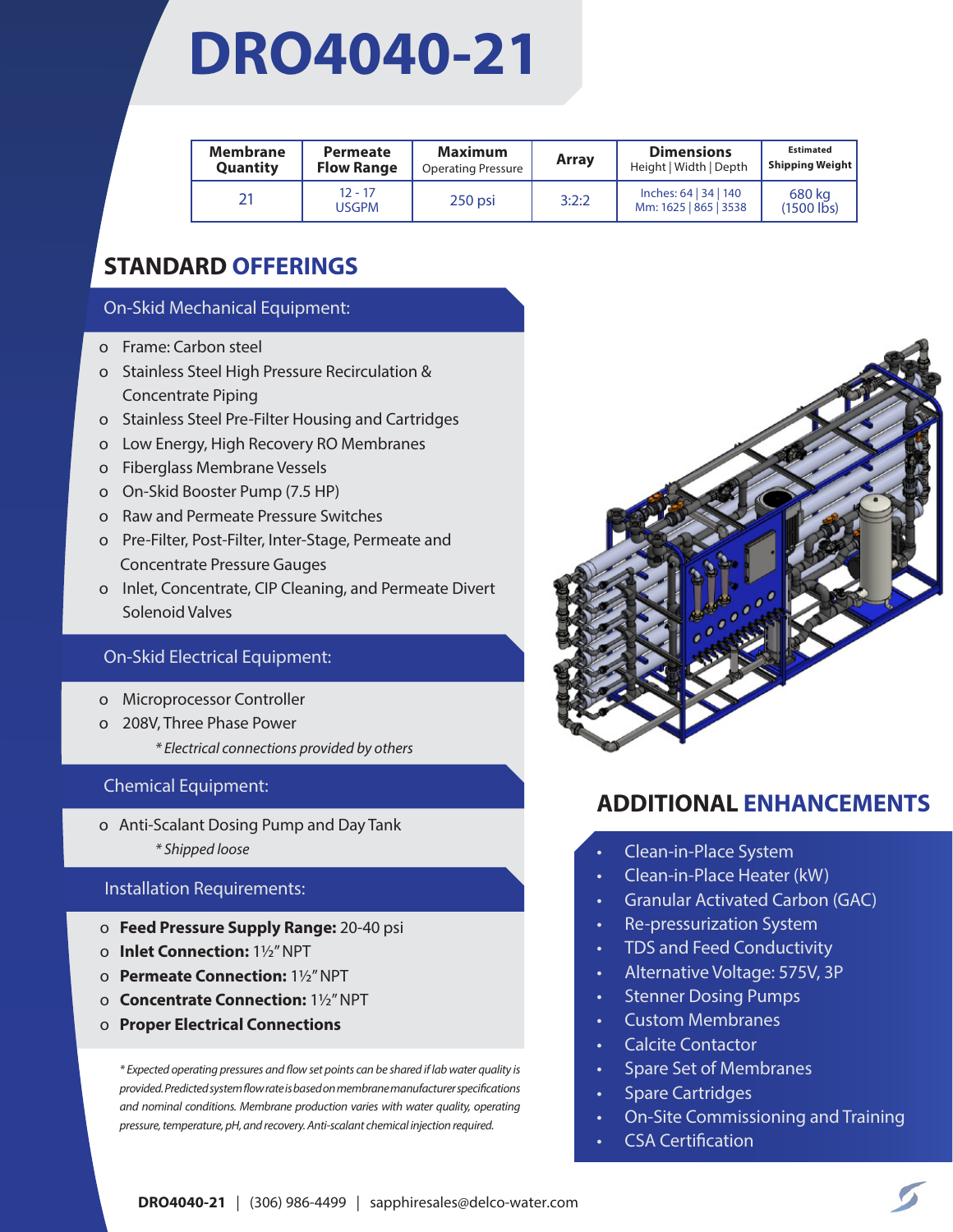## **DRO8040-6**

| <b>Membrane</b><br>Quantity | <b>Permeate</b><br><b>Flow Range</b> | <b>Maximum</b><br><b>Operating Pressure</b> | Array | <b>Dimensions</b><br>Height   Width   Depth     | <b>Estimated</b><br><b>Shipping Weight</b> |
|-----------------------------|--------------------------------------|---------------------------------------------|-------|-------------------------------------------------|--------------------------------------------|
|                             | $17 - 25$<br><b>USGPM</b>            | $250$ psi                                   | 1:1   | Inches: 68   44   151<br>Mm: 1733   1118   3835 | 680 kg<br>$(1500$ lbs)                     |



## **ADDITIONAL ENHANCEMENTS**

- Clean-in-Place System
- Clean-in-Place Heater (kW)
- Granular Activated Carbon (GAC)
- Re-pressurization System
- TDS and Feed Conductivity
- Alternative Voltage: 575V, 3P
- Stenner Dosing Pumps
- Custom Membranes
- Calcite Contactor
- Spare Set of Membranes
- Spare Cartridges
- On-Site Commissioning and Training
- CSA Certification

## **STANDARD OFFERINGS**

### On-Skid Mechanical Equipment:

- o Frame: Carbon steel
- o Stainless Steel High Pressure Recirculation & o Concentrate Piping
- o Stainless Steel Pre-Filter Housing and Cartridges
- o Low Energy, High Recovery RO Membranes
- o Fiberglass Membrane Vessels
- o On-Skid Booster Pump (15 HP)
- o Raw and Permeate Pressure Switches
- o Pre-Filter, Post-Filter, Inter-Stage, Permeate and Concentrate Pressure Gauges
- o Inlet, Concentrate, CIP Cleaning, and Permeate Divert Solenoid Valves

## On-Skid Electrical Equipment:

- o Microprocessor Controller
- o 208V, Three Phase Power
	- *\* Electrical connections provided by others*

## Chemical Equipment:

o Anti-Scalant Dosing Pump and Day Tank *\* Shipped loose*

## Installation Requirements:

- o **Feed Pressure Supply Range:** 20-40 psi
- o **Inlet Connection:** 11/2" NPT
- o **Permeate Connection:** 11/2" NPT
- o **Concentrate Connection:** 11/2" NPT
- o **Proper Electrical Connections**

*\* Expected operating pressures and flow set points can be shared if lab water quality is provided. Predicted system flow rate is based on membrane manufacturer specifications and nominal conditions. Membrane production varies with water quality, operating pressure, temperature, pH, and recovery. Anti-scalant chemical injection required.*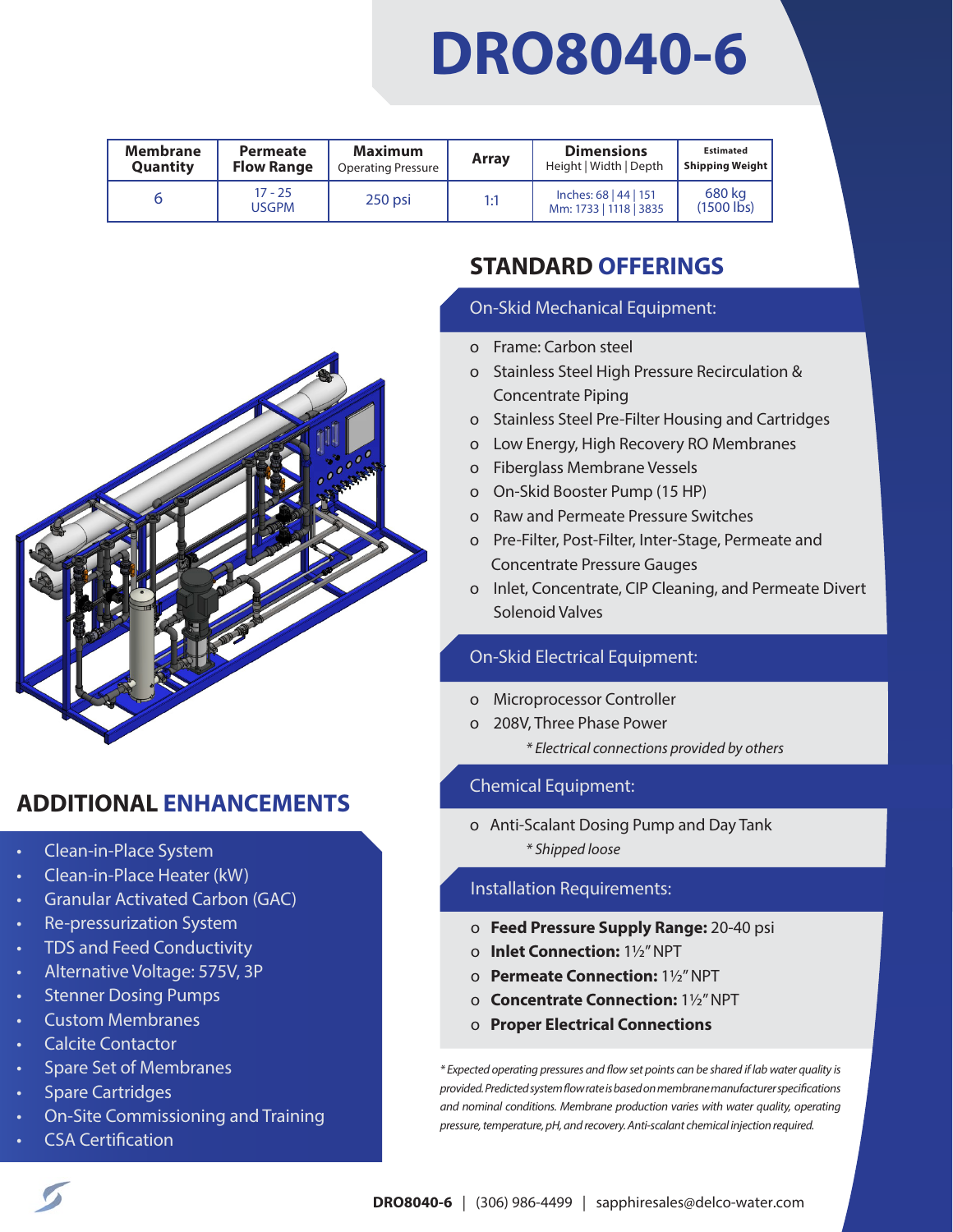## **DRO8040-9**

| <b>Membrane</b><br>Quantity | <b>Permeate</b><br><b>Flow Range</b> | <b>Maximum</b><br><b>Operating Pressure</b> | <b>Array</b> | <b>Dimensions</b><br>Height   Width   Depth     | <b>Estimated</b><br><b>Shipping Weight</b> |
|-----------------------------|--------------------------------------|---------------------------------------------|--------------|-------------------------------------------------|--------------------------------------------|
|                             | $25 - 35$<br>USGPM                   | 250 psi                                     | 1:1:1        | Inches: 68   44   151<br>Mm: 1733   1118   3835 | 680 ka<br>$(1500$ lbs)                     |

## **STANDARD OFFERINGS**

### On-Skid Mechanical Equipment:

- o Frame: Carbon steel
- o Stainless Steel High Pressure Recirculation & **Concentrate Piping**
- o Stainless Steel Pre-Filter Housing and Cartridges
- o Low Energy, High Recovery RO Membranes
- o Fiberglass Membrane Vessels
- o On-Skid Booster Pump (15 HP)
- o Raw and Permeate Pressure Switches
- o Pre-Filter, Post-Filter, Inter-Stage, Permeate and Concentrate Pressure Gauges
- o Inlet, Concentrate, CIP Cleaning, and Permeate Divert Solenoid Valves

### On-Skid Electrical Equipment:

- o Microprocessor Controller
- o 208V, Three Phase Power
	- *\* Electrical connections provided by others*

### Chemical Equipment:

o Anti-Scalant Dosing Pump and Day Tank *\* Shipped loose*

### Installation Requirements:

- o **Feed Pressure Supply Range:** 20-40 psi
- o **Inlet Connection:** 11/2" NPT
- o **Permeate Connection:** 11/2" NPT
- o **Concentrate Connection:** 11/2" NPT
- o **Proper Electrical Connections**

*\* Expected operating pressures and flow set points can be shared if lab water quality is provided. Predicted system flow rate is based on membrane manufacturer specifications and nominal conditions. Membrane production varies with water quality, operating pressure, temperature, pH, and recovery. Anti-scalant chemical injection required.* 



- Clean-in-Place System
- Clean-in-Place Heater (kW)
- Granular Activated Carbon (GAC)
- Re-pressurization System
- TDS and Feed Conductivity
- Alternative Voltage: 575V, 3P
- Stenner Dosing Pumps
- Custom Membranes
- Calcite Contactor
- Spare Set of Membranes
- Spare Cartridges
- On-Site Commissioning and Training
- CSA Certification